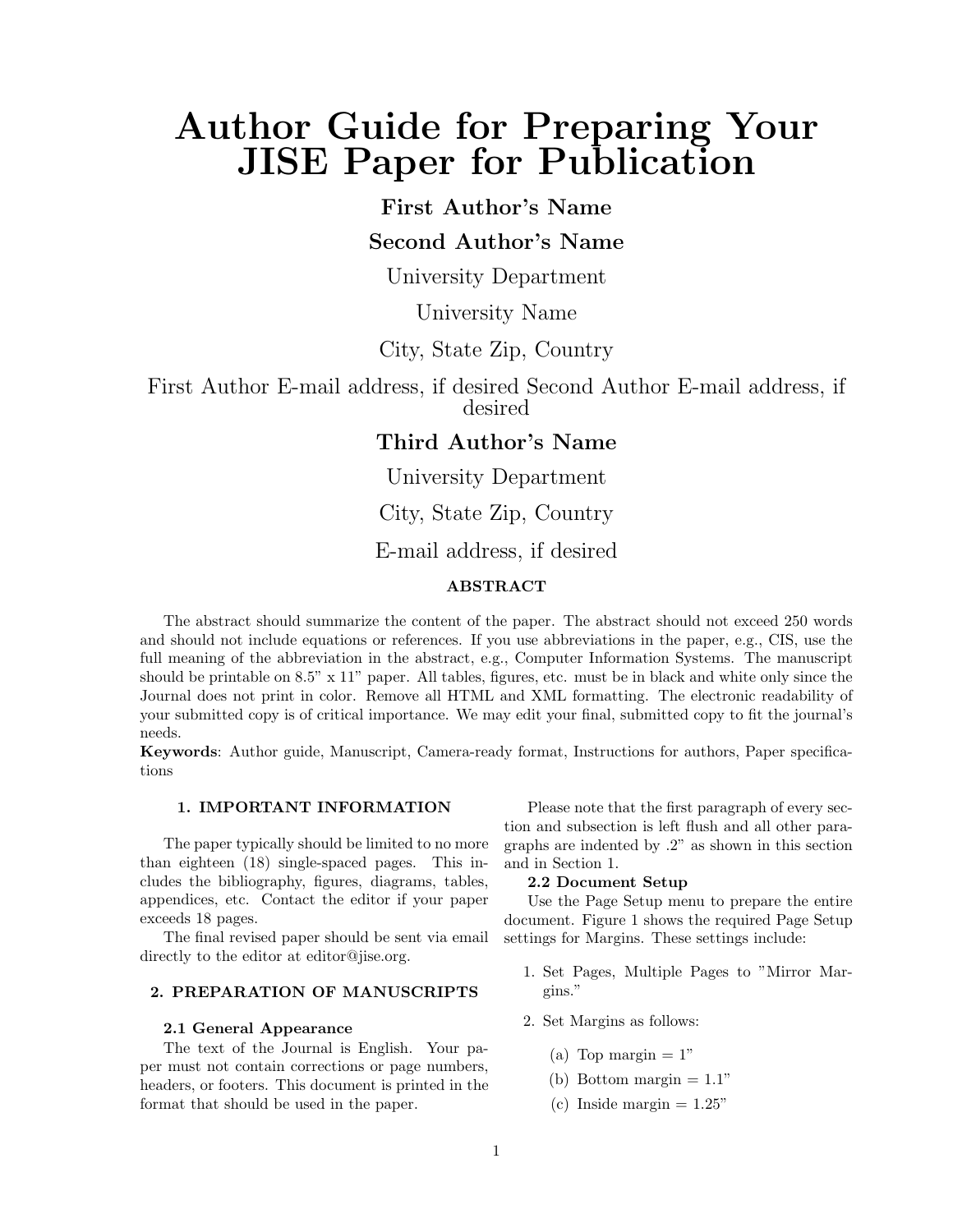- (d) Outside Margin  $= .9"$
- 3. Orientation is Portrait
- 4. Apply to the Whole Document



#### Figure 1. Page Setup

## 2.3 Specifications

The printing process may require that the paper be photographed. To ensure that all papers give an appearance of consistency and uniformity, you should adhere to the following specifications.

- 1. Font is Times New Roman for all text.
- 2. One (1) 18-point blank line should be before the title.
- 3. The title should be in 18-point bold type.
- 4. Two (2) 12-point blank lines should appear next.
- 5. The names, mailing addresses, and e-mail addresses of all authors should appear next. Names should be in bold type.
- 6. All type from this point on should be in 9 point typeface.
- 7. Two (2) 9-point blank lines should appear next.
- 8. The abstract title and text appears next.
- 9. One (1) 9-point blank lines should appear next.
- 10. The word "Keywords:" should appear next in bold type, followed by 4-6 keywords that describe the paper's theme. List the words in decreasing order of importance from left to right. All keywords should start with a capital letter.
- 11. Two (2) 9-point blank lines should appear next.
- 12. The text is to be in two equal columns, with a 0.2-inch column separation. The width of each column should be about 3.08 inches and justify.
- 13. The paper should NOT contain any page numbering, header, or footer.

## 3. HEADINGS

Major headings are to be column centered, numbered, and in a capitalized bold font, as shown in this document. Manually insert numbers; do NOT use the Bullets and Numbering feature of Word. Do NOT indent the first line of the paragraph immediately following the heading, but DO indent all subsequent paragraphs by .2".

## 3.1 First Level Subheadings

First Level Subheadings are to be numbered, left justified, bold font, and title case. No blank line is to appear between the sub-heading and the text. Do NOT indent the paragraph immediately following the subheadings, but DO indent all subsequent paragraphs by .2".

3.1.1 Sub-subheadings: Sub-subheadings are to be in a bold font, numbered, and run in at the beginning of the paragraph.

#### 3.2 References

List all references at the end of the paper in alphabetical order by primary author last name. When citing references in the text, type the last name and date. The citation should appear in parentheses (Dumdum and Tastle, 1998). Groups of citations should appear in a single set of parentheses separated by semi-colons and ordered alphabetically by author last name (Ashby, 1956; Harris, 1995). If two or more papers are cited that were written by the same author, separate the years with commas (Harris, 1995, 1996). List all last names of references with three or fewer authors. If there are more than three authors, list the last name of the first author, followed by et al. for the citation (Ngai et al., 2005), but list all authors in the reference section. No spaces should appear between references. Format is APA and should utilize the hanging indent format with .13" indent.

#### 3.3 Figures and Tables

Figures and tables should be original and placed in the manuscript on the page where they are referenced or on the beginning of the following page. Titles should be centered, bold type, and below the